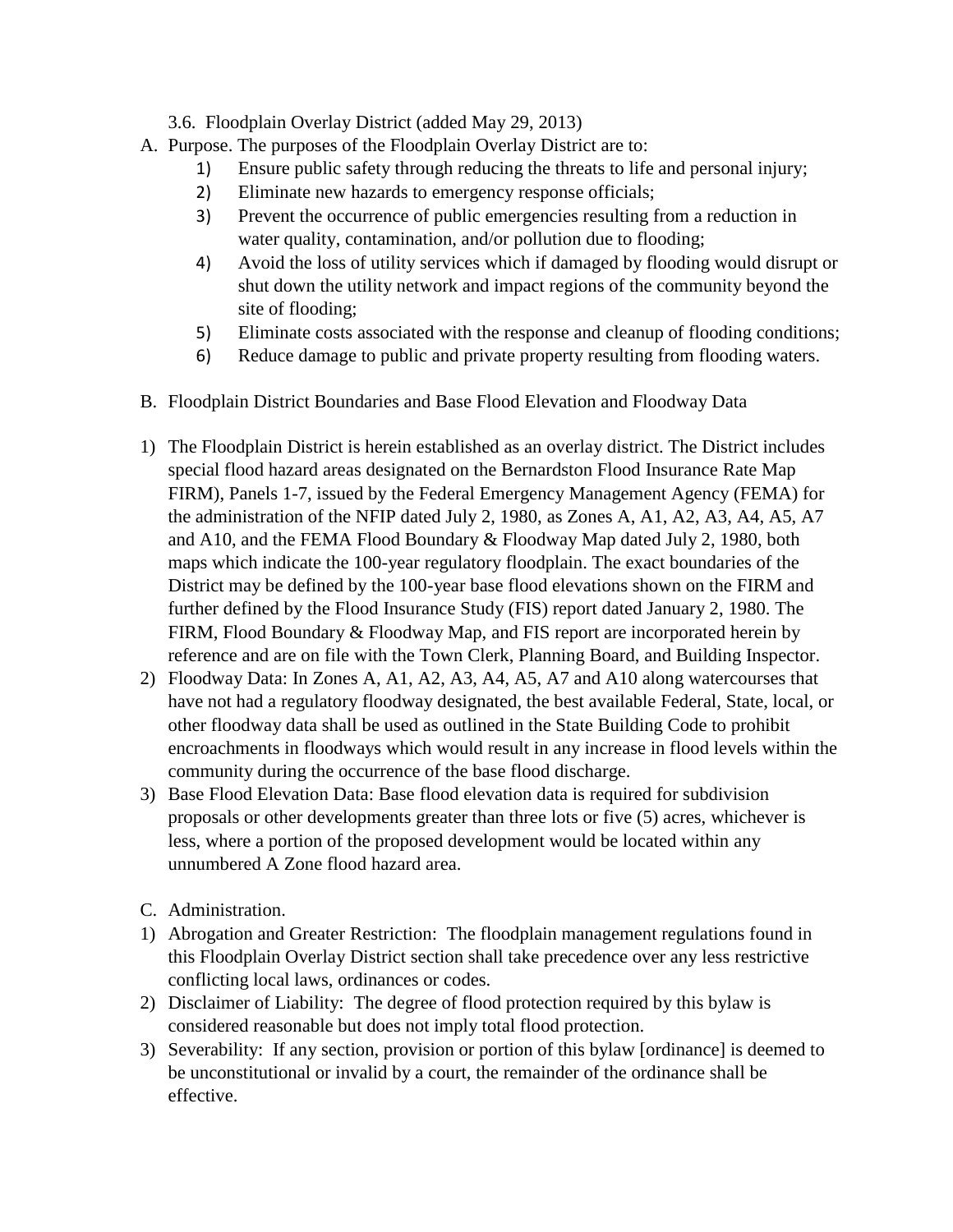## D. Definitions

ANIMAL FEEDLOT is any site used regularly for the feeding of ten (10) or more animals for agricultural/commercial purposes.

AREA OF SPECIAL FLOOD HAZARD is the land in the floodplain within a community subject to a one percent or greater chance of flooding in any given year. The area may be designated as Zone A, AO, AH, A1-30, AE, or A99.

BASE FLOOD means the flood having a one percent chance of being equaled or exceeded in any given year (also known as the "one-hundred-year flood").

DEVELOPMENT means any manmade change to improved or unimproved real estate, including but not limited to building or other structures, mining, dredging, filling, grading, paving, excavation or drilling operations or storage of materials

DISTRICT means floodplain district.

FEDERAL EMERGENCY MANAGEMENT AGENCY (FEMA) administers the National Flood Insurance Program. FEMA provides a nationwide flood hazard area mapping study program for communities as well as regulatory standards for development in the flood hazard areas.

FLOOD BOUNDARY AND FLOODWAY MAP means an official map of a community issued by FEMA that depicts, based on detailed analyses, the boundaries of the 100-year and 500-year floods and the 100-year floodway. (For maps done in 1987 and later, the floodway designation is included on the FIRM.)

FLOOD HAZARD BOUNDARY MAP (FHBM.) An official map of a community issued by the Federal Insurance Administrator, where the boundaries of the flood and related erosion areas having special hazards have been designated as Zone A or E. [US Code of Federal Regulations, Title 44, Part 59]

FLOOD INSURANCE RATE MAP (FIRM) means an official map of a community on which FEMA has delineated both the Areas of Special Flood Hazard and the Risk Premium Zones applicable to the community.

FLOODWAY means the channel of a river or other watercourse and the adjacent land areas that must be reserved in order to discharge the base flood without cumulatively increasing the water surface elevation.

FUNCTIONALLY DEPENDENT USE means a use which cannot perform its intended purpose unless it is located or carried out in close proximity to water. The term includes only docking facilities, port facilities that are necessary for the loading and unloading of cargo or passengers, and ship building and ship repair facilities, but does not include long-term storage or related manufacturing facilities. [US Code of Federal Regulations, Title 44, Part 59] Also [Referenced Standard ASCE 24-14]

HAZARDOUS MATERIALS means any substance or mixture of physical, chemical, or infectious characteristics posing a significant, actual, or potential hazard to water supplies or other hazards to human health if such substance or mixture were discharged to land or water. Hazardous materials include, without limitation: synthetic organic chemicals; petroleum products; heavy metals; radioactive or infectious wastes; acids and alkalis; solvents and thinners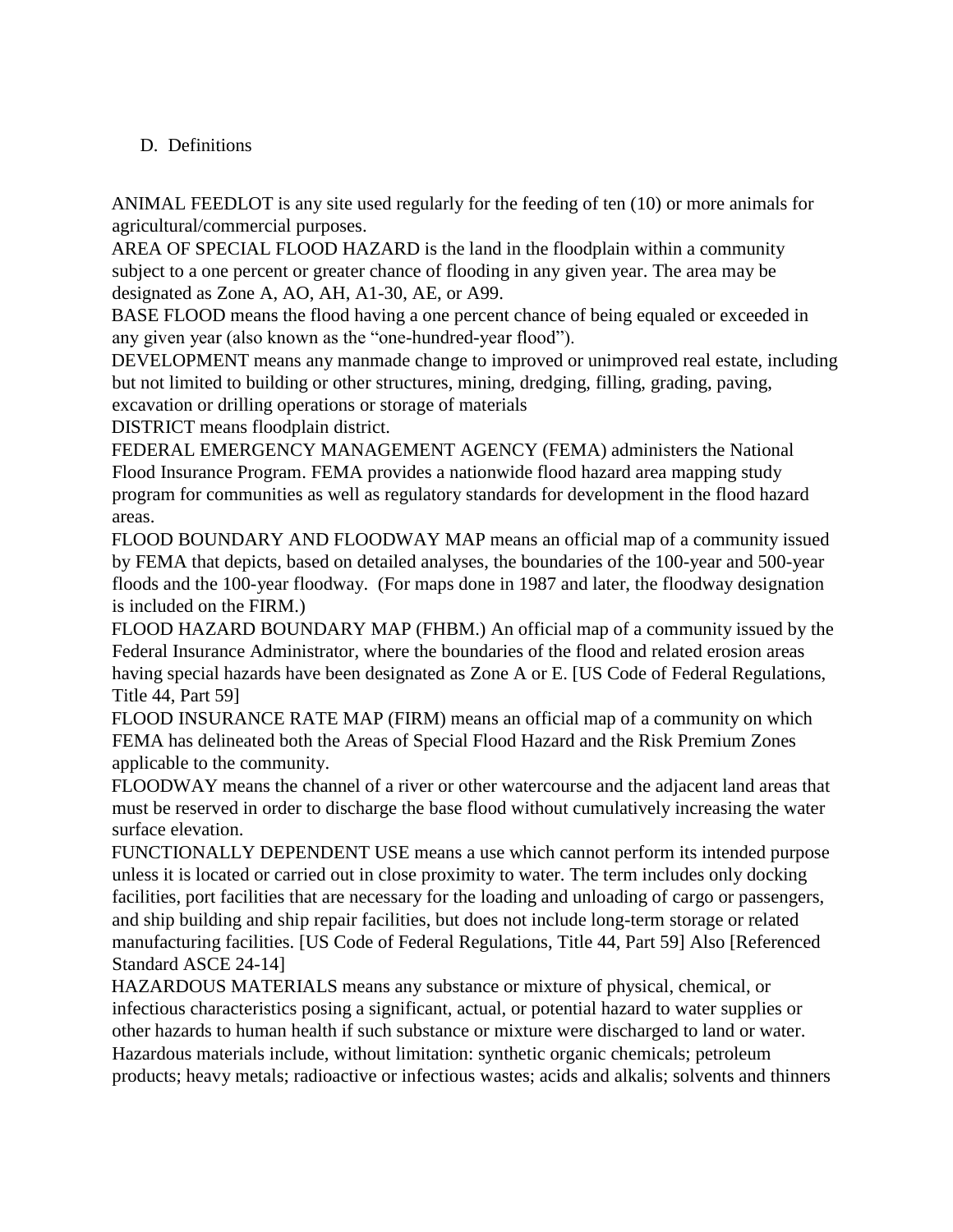in quantities greater than normal household use; and all substances defined as hazardous or toxic under M.G.L. c.21C and 21E and 310 CMR 30.00.

HIGHEST ADJACENT GRADE means the highest natural elevation of the ground surface prior to construction next to the proposed walls of a structure. [US Code of Federal Regulations, Title 44, Part 59]

HISTORIC STRUCTURE means any structure that is:

(a) Listed individually in the National Register of Historic Places (a listing maintained by the Department of Interior) or preliminarily determined by the Secretary of the Interior as meeting the requirements for individual listing on the National Register;

(b) Certified or preliminarily determined by the Secretary of the Interior as contributing to the historical significance of a registered historic district or a district preliminarily determined by the Secretary to qualify as a registered historic district;

(c) Individually listed on a state inventory of historic places in states with historic preservation programs which have been approved by the Secretary of the Interior; or

(d) Individually listed on a local inventory of historic places in communities with historic preservation programs that have been certified either:

(1) By an approved state program as determined by the Secretary of the Interior or

(2) Directly by the Secretary of the Interior in states without approved programs.

[US Code of Federal Regulations, Title 44, Part 59]

LOWEST FLOOR means the lowest floor of the lowest enclosed area (including basement or cellar). An unfinished or flood resistant enclosure, usable solely for parking of vehicles, building access or storage in an area other than a basement area is not considered a building's lowest floor, provided that such enclosure is not built so as to render the structure in violation of the applicable non-elevation design requirements of National Flood Insurance Program (NFIP) Regulations 60.3.

MANUFACTURED HOME means a structure, transportable in one or more sections, which is built on a permanent chassis and is designed for use with or without a permanent foundation when connected to the required utilities. For floodplain management purposes the term "manufactured home" also includes park trailers, travel trailers, and other similar vehicles placed

on a site for longer than 180 consecutive days. For insurance purposes, the term "manufactured home" does not include park trailers, travel trailers, and other similar vehicles.

MANUFACTURED HOME PARK OR SUBDIVISION means a parcel (or contiguous parcels) of land divided into two or more manufactured home lots for rent or sale.

NEW CONSTRUCTION. Structures for which the start of construction commenced on or after the effective date of the first floodplain management code, regulation, ordinance, or standard adopted by the authority having jurisdiction, including any subsequent improvements to such structures. New construction includes work determined to be substantial improvement.

[Referenced Standard ASCE 24-14]ONE-HUNDRED-YEAR FLOOD - see BASE FLOOD.

RECREATIONAL VEHICLE means a vehicle which is:

(a) Built on a single chassis;

(b) 400 square feet or less when measured at the largest horizontal projection;

(c) Designed to be self-propelled or permanently towable by a light duty truck; and

(d) Designed primarily not for use as a permanent dwelling but as temporary living quarters for recreational, camping, travel, or seasonal use.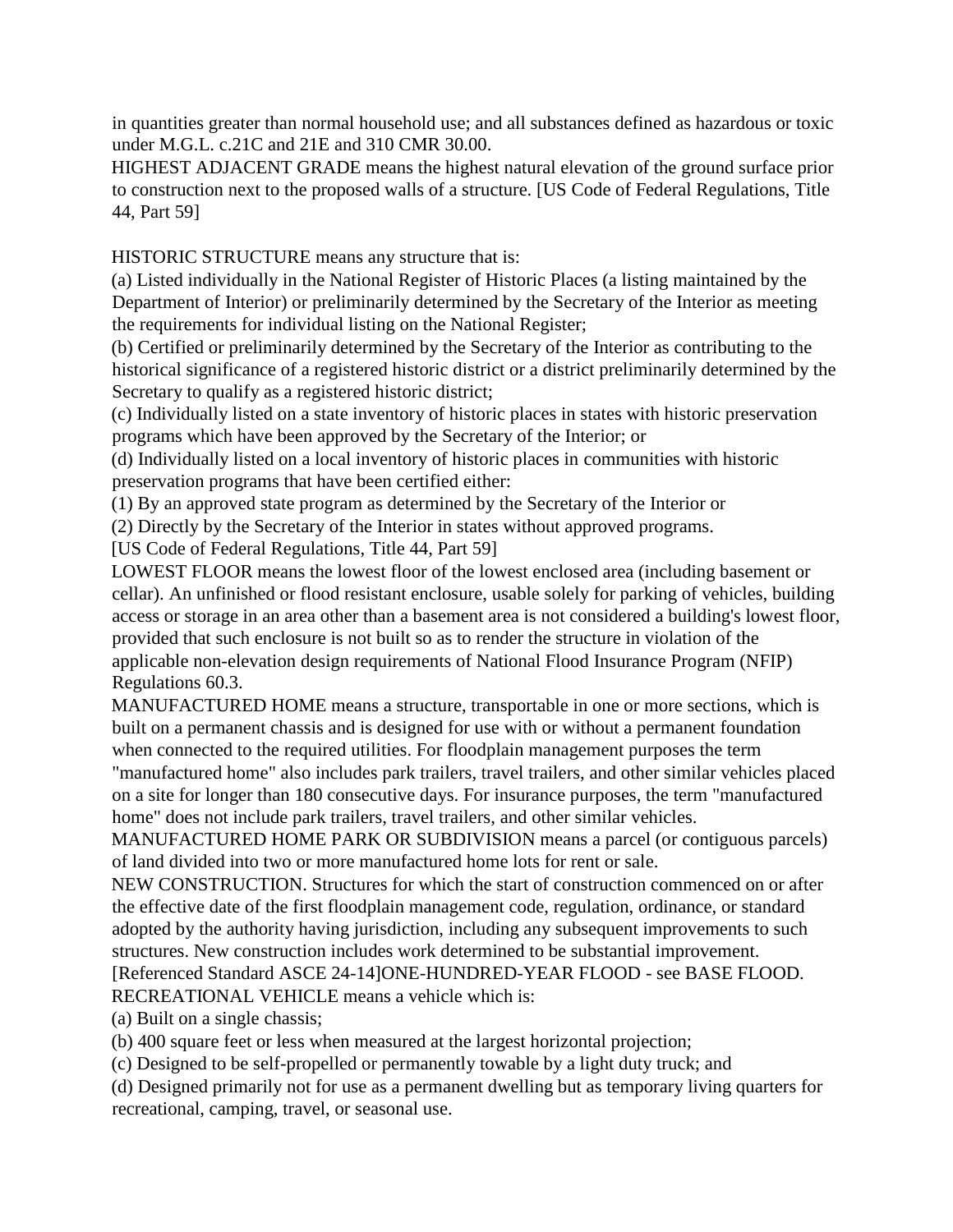[US Code of Federal Regulations, Title 44, Part 59]

REGULATORY FLOODWAY - see FLOODWAY.

RIVER means a natural flowing body of water that empties to any ocean, lake, or other river and which flows throughout the year.

RIVERINE means relating to or resembling a river, or located beside a river.

SPECIAL FLOOD HAZARD AREA The land area subject to flood hazards and shown on a Flood Insurance Rate Map or other flood hazard map as Zone A, AE, A1-30, A99, AR, AO, AH, V, VO, VE or V1-30. [Base Code, Chapter 2, Section 202]

START OF CONSTRUCTION. The date of issuance for new construction and substantial improvements to existing structures, provided the actual start of construction, repair, reconstruction, rehabilitation, addition, placement or other improvement is within 180 days after the date of issuance. The actual start of construction means the first placement of permanent construction of a building (including a manufactured home) on a site, such as the pouring of a slab or footings, installation of pilings or construction of columns. Permanent construction does not include land preparation (such as clearing, excavation, grading or filling), the installation of streets or walkways, excavation for a basement, footings, piers or foundations, the erection of temporary forms or the installation of accessory buildings such as garages or sheds not occupied as dwelling units or not part of the main building. For a substantial improvement, the actual "start of construction" means the first alteration of any wall, ceiling, floor or other structural part of a building, whether or not that alteration affects the external dimensions of the building. [Base Code, Chapter 2, Section 202]

STRUCTURE means, for floodplain management purposes, a walled and roofed building, including a gas or liquid storage tank, that is principally above ground, as well as a manufactured home. [US Code of Federal Regulations, Title 44, Part 59] SUBSTANTIAL DAMAGE means damage of any origin sustained by a structure whereby the cost of restoring the structure to its before-damaged condition would equal or exceed 50 percent of the market value of the structure before the damage occurred.

SUBSTANTIAL IMPROVEMENT means any repair, reconstruction, or improvement of a structure, the cost of which equals or exceeds 50 percent of the market value of the structure either (a) before the improvement or repair is started, or (b) if the structure has been damaged and is being restored, before the damage occurred. For the purposes of this definition, "Substantial Improvement" is considered to occur when the first alteration of any wall, ceiling, floor, or other structural part of the building commences, whether or not that alteration affects the external dimensions of the structure.

SUBSTANTIAL REPAIR OF A FOUNDATION. When work to repair or replace a foundation results in the repair or replacement of a portion of the foundation with a perimeter along the base of the foundation that equals or exceeds 50% of the perimeter of the base of the foundation measured in linear feet, or repair or replacement of 50% of the piles, columns or piers of a pile, column or pier supported foundation, the building official shall determine it to be substantial repair of a foundation. Applications determined by the building official to constitute substantial repair of a foundation shall require all existing portions of the entire building or structure to meet the requirements of 780 CMR. [As amended by MA in 9th Edition BC]

VARIANCE means a grant of relief by a community from the terms of a flood plain management regulation. [US Code of Federal Regulations, Title 44, Part 59]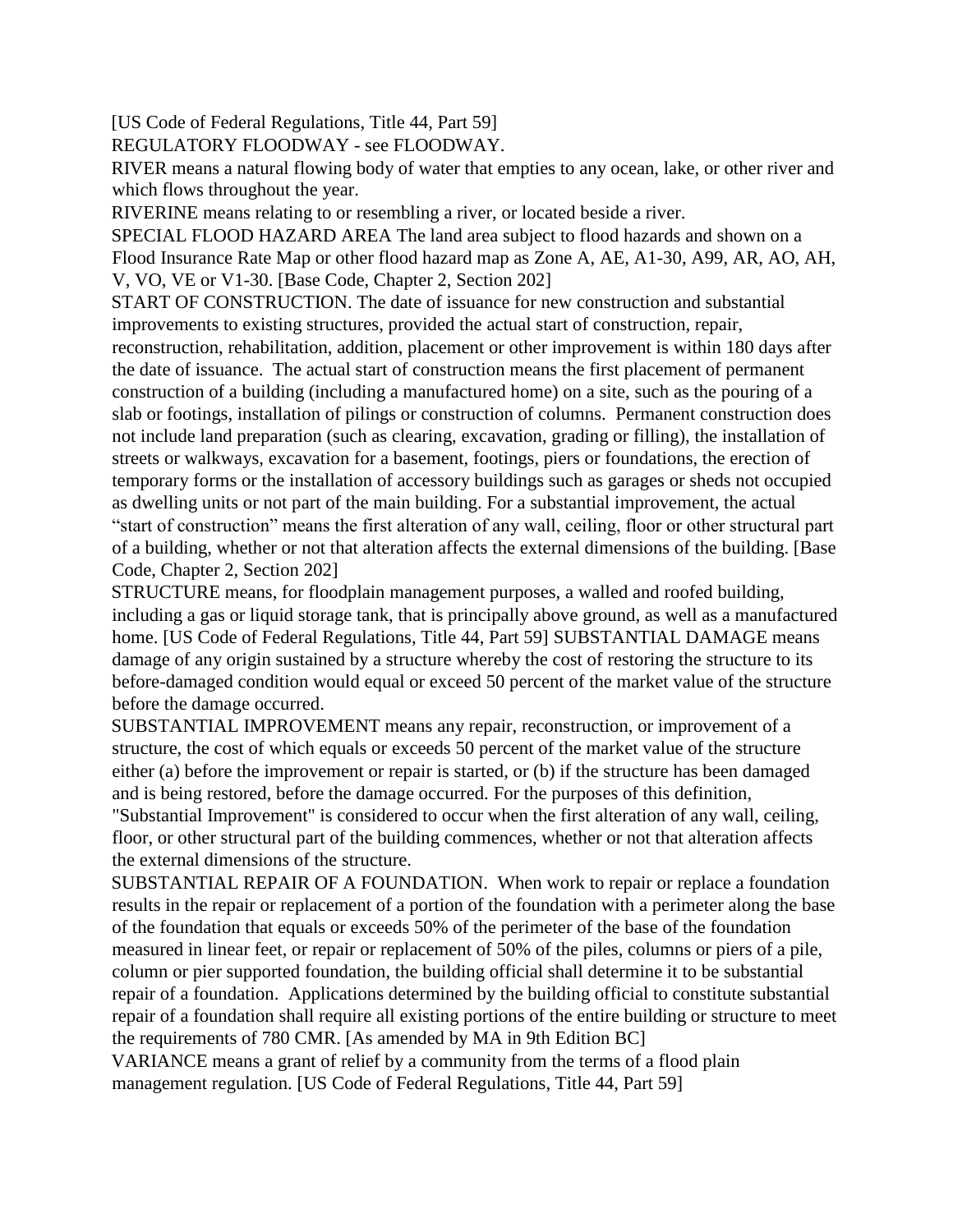VIOLATION means the failure of a structure or other development to be fully compliant with the community's flood plain management regulations. A structure or other development without the elevation certificate, other certifications, or other evidence of compliance required in §60.3(b)(5), (c)(4), (c)(10), (d)(3), (e)(2), (e)(4), or (e)(5) is presumed to be in violation until such time as that documentation is provided. [US Code of Federal Regulations, Title 44, Part 59] ZONE A means an area of special flood hazard without water surface elevations determined

ZONE A1-30 and ZONE AE means area of special flood hazard with water surface elevations determined

ZONE AH means areas of special flood hazards having shallow water depths and/or unpredictable flow paths between (1) and (3) feet, and with water surface elevations determined

ZONE AO means area of special flood hazards having shallow water depths and/or unpredictable flow paths between (1) and (3) ft. (Velocity flow may be evident; such flooding is characterized by ponding or sheet flow.)

ZONE A99 means area of special flood hazard where enough progress has been made on a protective system, such as dikes, dams, and levees, to consider it complete for insurance rating purposes. (Flood elevations may not be determined.)

ZONES B, C, AND X means areas of minimal or moderate flood hazards or areas of futureconditions flood hazard. (Zone X replaces Zones B and C on new and revised maps.)

ZONE V means area of special flood hazards without water surface elevations determined, and with velocity, that is inundated by tidal floods (coastal high hazard area)

ZONE V1-30 and ZONE VE (for new and revised maps) means area of special flood hazards, with water surface elevations determined and with velocity, that is inundated by tidal floods (coastal high hazard area)

E. The Town of Bernardston hereby designates the position of Franklin County Regional Building Inspector to be the official floodplain administrator for the Town.

## F. NOTIFICATION OF WATERCOURSE ALTERATION AND NEW TEHNICAL DATA

In a riverine situation, the Bernardston Conservation Commission or Building Inspector shall notify the following of any alteration or relocation of a watercourse: Adjacent Communities Bordering States NFIP State Coordinator Massachusetts Department of Conservation and Recreation 251 Causeway Street, Suite 600-700 Boston, MA 02114-2104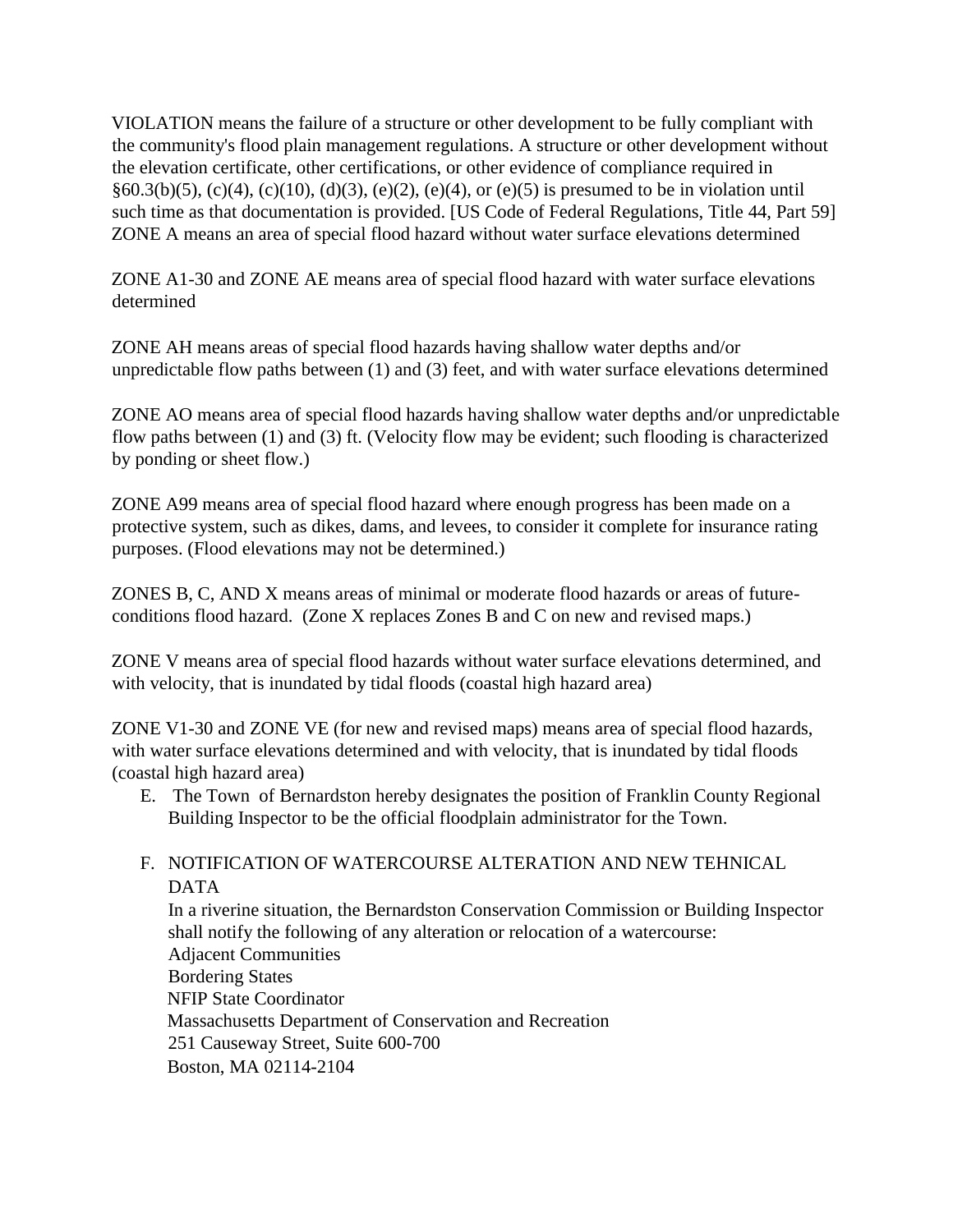NFIP Program Specialist Federal Emergency Management Agency, Region I 99 High Street, 6th Floor Boston, MA 02110

If the Town acquires data that changes the base flood elevation in the FEMA mapped Special Flood Hazard Areas, the Town/City will, within 6 months, notify FEMA of these changes by submitting the technical or scientific data that supports the change(s.) Notification shall be submitted to: FEMA Region I Risk Analysis Branch Chief 99 High St., 6th floor, Boston, MA 02110

And copy of notification to:

Massachusetts NFIP State Coordinator MA Dept. of Conservation & Recreation, 251 Causeway Street, Boston, MA 02114

G. Variances to Building Code Floodplain Standards

The Town will request from the State Building Code Appeals Board a written and/or audible copy of the portion of the hearing related to the variance, and will maintain this record in the community's files.

The Town shall also issue a letter to the property owner regarding potential impacts to the annual premiums for the flood insurance policy covering that property, in writing over the signature of a community official that (i) the issuance of a variance to construct a structure below the base flood level will result in increased premium rates for flood insurance up to amounts as high as \$25 for \$100 of insurance coverage and (ii) such construction below the base flood level increases risks to life and property. Such notification shall be maintained with the record of all variance actions for the referenced development in the floodplain overlay district.

- H. Use Regulations
- 1) Reference to Existing Regulations.

All development in the Floodplain District, including structural and non-structural activities, whether permitted by right or by special permit, must be in compliance with Chapter 131, Section 40 of the Massachusetts General Laws (the Wetlands Protection Act) and with the following:

▪ Sections of the Massachusetts State Building Code (780 CMR) which address floodplain hazard areas;

▪ Wetlands Protection Regulations, Department of Environmental Protection (DEP) (currently 310 CMR 10.00);

▪ Inland Wetlands Restriction, DEP (currently 310 CMR 13.00); and

▪ Minimum Requirements for the Subsurface Disposal of Sanitary Sewage, DEP (currently 310 CMR 15, Title 5).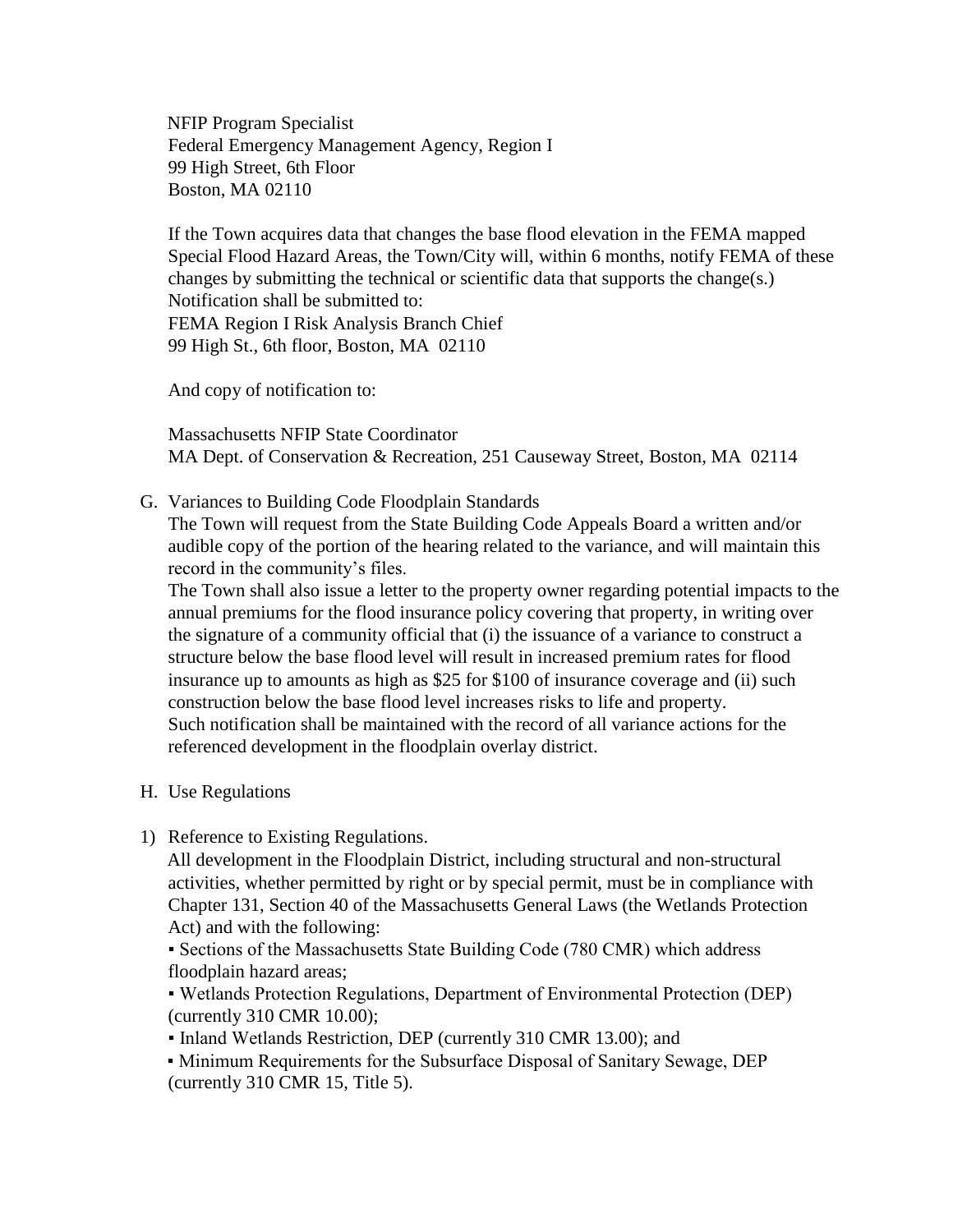A variance from these floodplain bylaws must meet the requirements set out by State law, and may only be granted if: 1) Good and sufficient cause and exceptional non-financial hardship exist; 2) the variance will not result in additional threats to public safety, extraordinary public expense, or fraud or victimization of the public; and 3) the variance is the minimum action necessary to afford relief.

- 2) Permits are required for all proposed development in the Floodplain Overlay District. The Town of Bernardston requires a permit for all proposed construction or other development in the floodplain overlay district, including new construction or changes to existing buildings, placement of manufactured homes, placement of agricultural facilities, fences, sheds, storage facilities or drilling, mining, paving and any other development that might increase flooding or adversely impact flood risks to other properties.
- 3) Assure That All Necessary Permits Are Obtained.

Bernardston's permit review process includes the use of a checklist of all local, state and federal permits that will be necessary in order to carry out the proposed development in the floodplain overlay district. The proponent must acquire all necessary permits, and must submit the completed checklist demonstrating that all necessary permits have been acquired.

4) Subdivision Proposals.

All subdivision proposals and development proposals in the floodplain overlay district shall be reviewed to assure that:

- a. Such proposals minimize flood damage.
- b. Public utilities and facilities are located & constructed so as to minimize flood damage.
- c. Adequate drainage is provided.
- 5) Permitted Uses.

The following uses with low flood damage potential and causing no obstructions to flood flows are allowed provided they are permitted in the underlying district and they do not require structures, fill, or storage of materials or equipment:

- a. Agricultural uses such as farming, grazing, truck farming, horticulture, aquaculture, etc.
- b. Forestry and nursery uses.
- c. Outdoor recreational uses not requiring structures, including fishing, boating, soccer fields, etc.
- d. Conservation of water, plants, wildlife.
- e. Wildlife management areas, foot, bicycle, and/or horse paths.
- f. Temporary non-residential structures used in connection with fishing, growing, harvesting, storage, or sale of crops raised on the premises.
- g. Buildings lawfully existing prior to the adoption of these provisions.
- 6) Prohibited Uses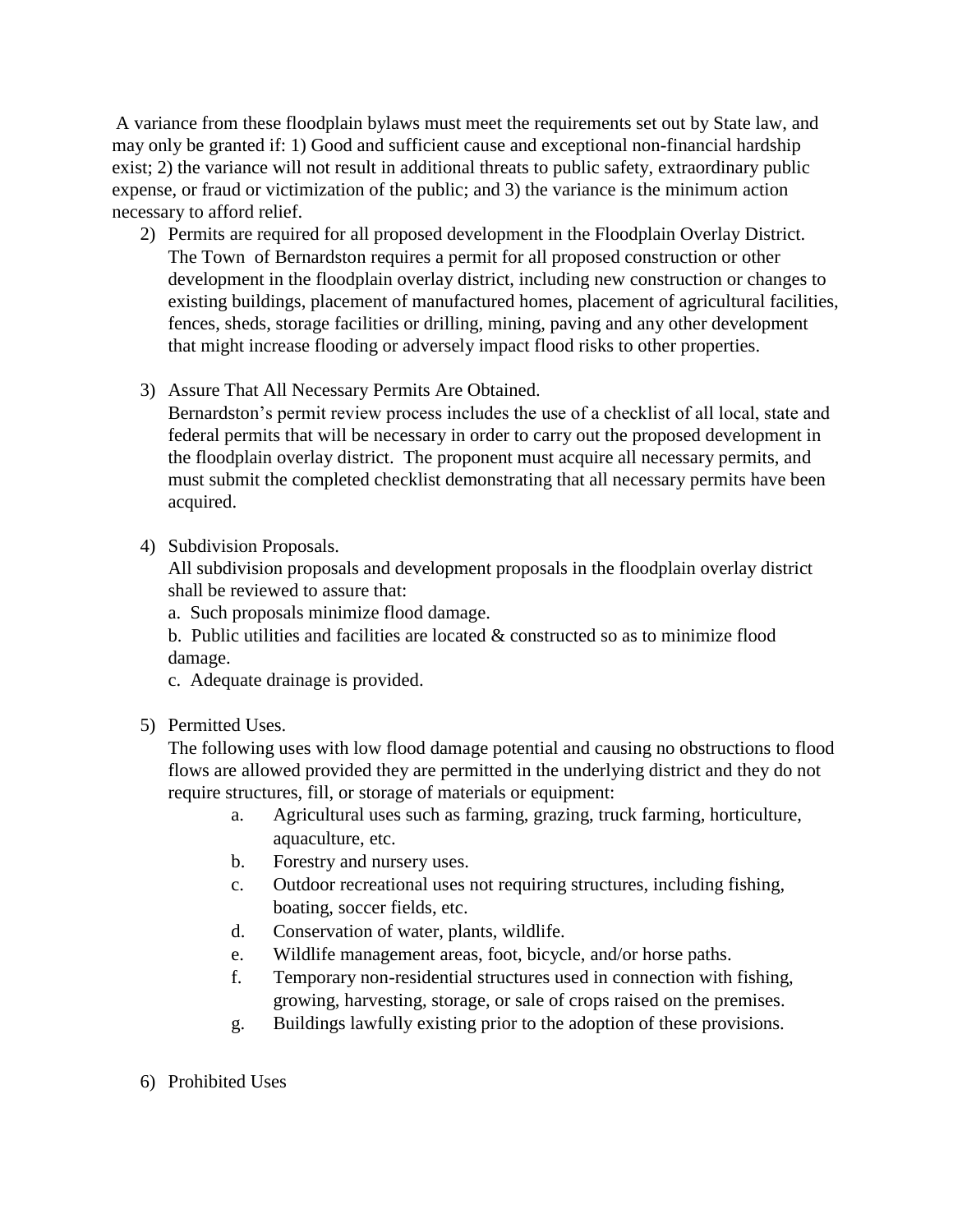- a. No altering, dumping, filling, or removal of riverine materials or dredging is permitted. Maintenance of the floodway may be done under requirements of M.G.L. Ch. 131, Sec. 40, and any other applicable laws, by-laws, and regulations, and must be done using best management practices.
- b. No new impoundments, dams, or other water obstructions may be constructed within the district.
- c. Commercial or industrial uses are prohibited in the district.
- d. Manufactured homes placed on a site for longer than 180 consecutive days and manufactured home parks or subdivisions are prohibited in the district.
- e. Storage of vehicles or equipment within the floodway is prohibited.
- f. Dumping of trash, garbage or other materials in the floodway is prohibited.
- g. Construction of any kind on slopes of greater than 25% within the district is prohibited.
- h. Storage or processing of hazardous materials is prohibited.
- i. All other uses not specifically permitted (or allowed by site plan approval or Special Permit) within the floodplain district are prohibited.
- 7) Restricted Uses
	- a. No cutting of forest or vegetation shall occur within fifty (50) feet of the floodway. In the area between fifty (50) and one hundred (100) feet from the floodway, no more than 50% of existing forest shall be cut. Exempted from the requirements in this section are: the cutting or management of state-listed invasive species; removal of woody or flood debris; or restoration activities permitted by the Conservation Commission.
	- b. Fenced animal grazing areas must be located at least fifty (50) feet from the floodway, with a naturally vegetated fifty-foot (50-foot) buffer strip to reduce runoff, and a fence to prevent animals from encroaching on the buffer strip.
	- c. Within Zones AO and AH on the FIRM, adequate drainage paths must be provided around structures on slopes, to guide floodwaters around and away from proposed structures.
	- d. In A1-30, AH, AE Zones, V1-30, VE, and V Zones, all recreational vehicles to be placed on a site must be elevated and anchored in accordance with the zone's regulations for foundation and elevation requirements or be on the site for less than 180 consecutive days or be fully licensed and highway ready.
- 8) Uses Allowed by Special Permit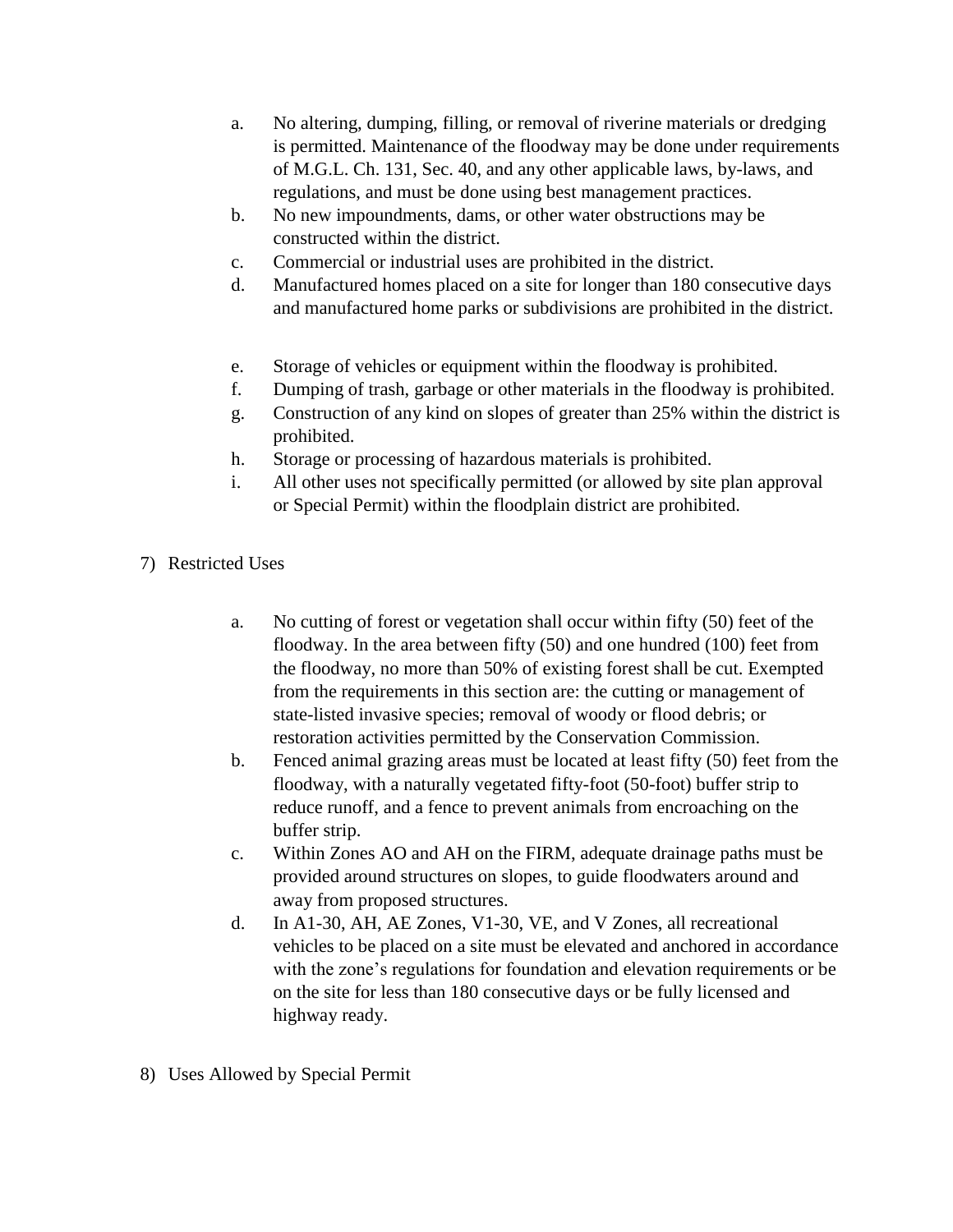- a. No structure or building in the Floodplain District shall be erected, constructed, substantially improved, reconstructed, or otherwise created or moved; no earth or other materials dumped, filled, excavated, or transferred, unless a Special Permit is granted by the Planning Board.
- b. The following uses may be allowed by Special Permit in accordance with the Special Permit regulations of this Zoning Bylaw, Section 5300, and all requirements of Section 3500:
	- i. Single family residences or residential subdivisions.
	- ii. Residential accessory uses including garages, driveways, private roads, utility rights-of-way and on-site waste-water disposal systems.
	- iii. Manufactured homes for not more than 180 consecutive days between May 1 and October 31 of each year.
- 9) Special Permit Procedures
	- a. The following Special Permit requirements apply in the Floodplain District:
		- i. Within Zone A, where base flood elevation is not provided on the FIRM, the applicant shall obtain any existing base flood elevation data as outlined in the State Building Code,
		- ii. No encroachments (including fill, new construction, substantial improvements to existing structures, or other development) shall be allowed unless it is demonstrated by the applicant that the proposed development, as a result of compensating actions, will not result in any increase in flood levels during the occurrence of a 100-year flood in accordance with the Federal Emergency Management Agency's regulation for the National Flood Insurance Program.
		- iii. Construction on slopes of 10-25% within the floodplain district shall require the preparation and submittal of an erosion and sedimentation control plan describing best management practices which will be employed to prevent constructionrelated impacts to water quality.
		- iv. Utilities and facilities shall be so located and constructed in order to minimize or eliminate flood damage.
		- v. Adequate methods shall be provided for the periodic disposal of sewage, refuse and other wastes resulting from the uses permitted on the site.
		- vi. The proposed use shall comply in all respects to the provisions of the underlying district in which the land is located.
		- vii. The Board may specify such additional requirements and conditions as it finds necessary to protect the health, safety and welfare of the public and the occupants of the proposed use.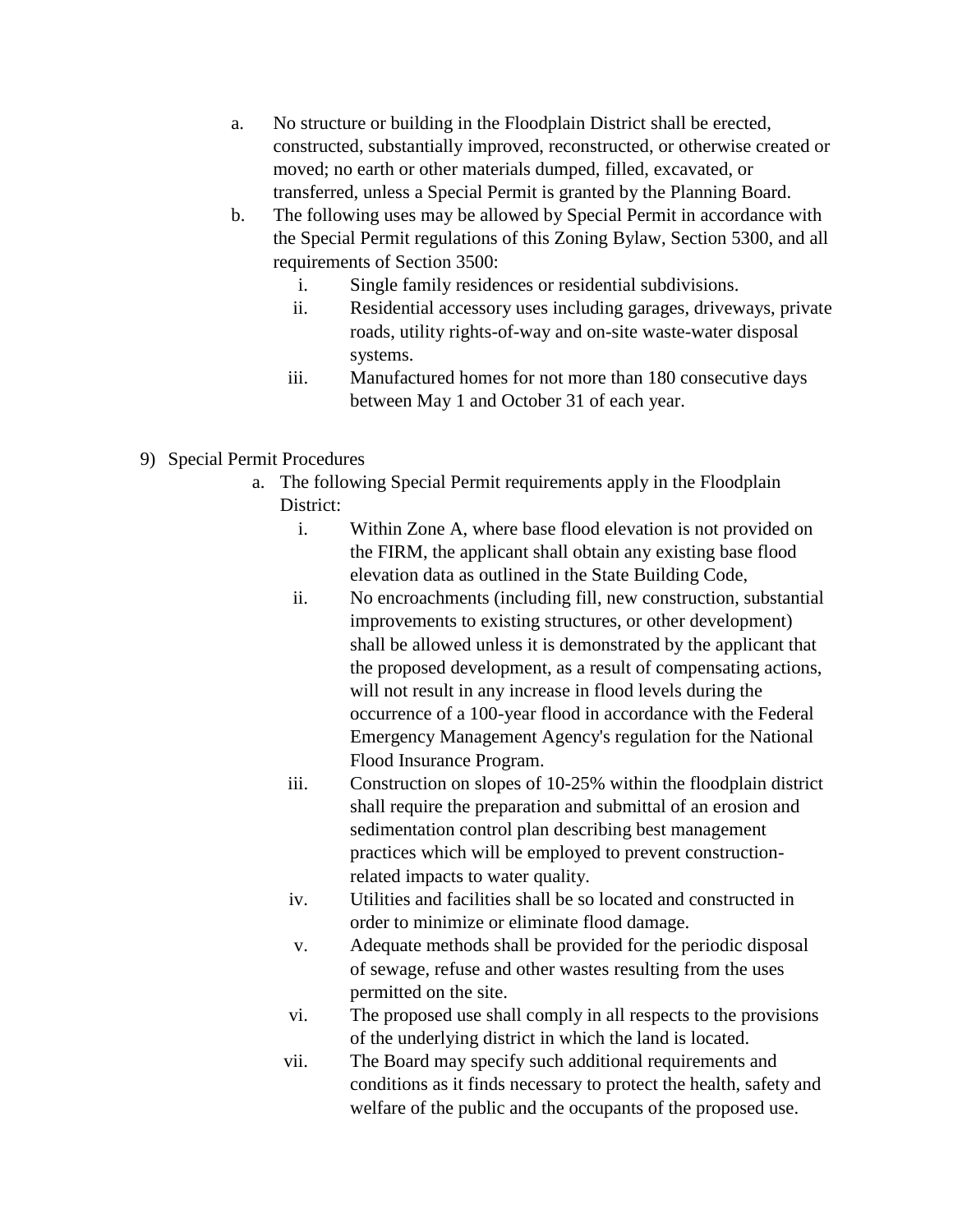- viii. There shall be established a "routing procedure" such that within 10 days of the receipt of the application, the Town Clerk will transmit one copy of the development plan to the Planning Board, Conservation Commission, Board of Health, Zoning Board of Appeals, and Building Inspector. The reviewing parties should forward recommendations to the Planning Board within thirty-five (35) from the date of transmission of the application from the Town Clerk to the reviewing parties.
	- ix. Existing and proposed contour intervals of the site and elevations of existing and proposed structures must be included on plan proposal. To the maximum extent feasible, structures shall be located outside of the Floodplain District.
	- x. All plans submitted for development in the Floodplain District must be prepared by a registered professional engineer, registered architect, registered landscape architect, or registered land surveyor.

b. In addition to complying with the provisions of Section 5300 Special Permits of the Bernardston Zoning Bylaws, in order to issue a Special Permit, the Planning Board shall find that the proposed use and any associated public utilities or facilities in the Floodplain District must:

- i. Not create flood hazards which are detrimental to the public health, safety and welfare and will minimize flood damage.
- ii. Comply in all respects to the provisions of the underlying District within which the land is located.
- iii. Comply with all applicable State and Federal laws, including the Massachusetts Wetlands Protection Act (M.G.L. Ch. 131, Sec. 40).
- iv. Be situated in a portion of the site that will most likely conserve wetland vegetation.
- v. Be integrated into the existing landscape through features such as vegetative buffers.
- vi. Be located outside of the Floodplain District to the maximum extent feasible.
- vii. Not result in erosion or sedimentation.
- viii. Not result in water pollution.
- ix. Not result in drainage onto abutting properties and must provide adequate drainage on-site to reduce exposure to flood hazards.
- 10) Enforcement and Penalties
	- a. Violations